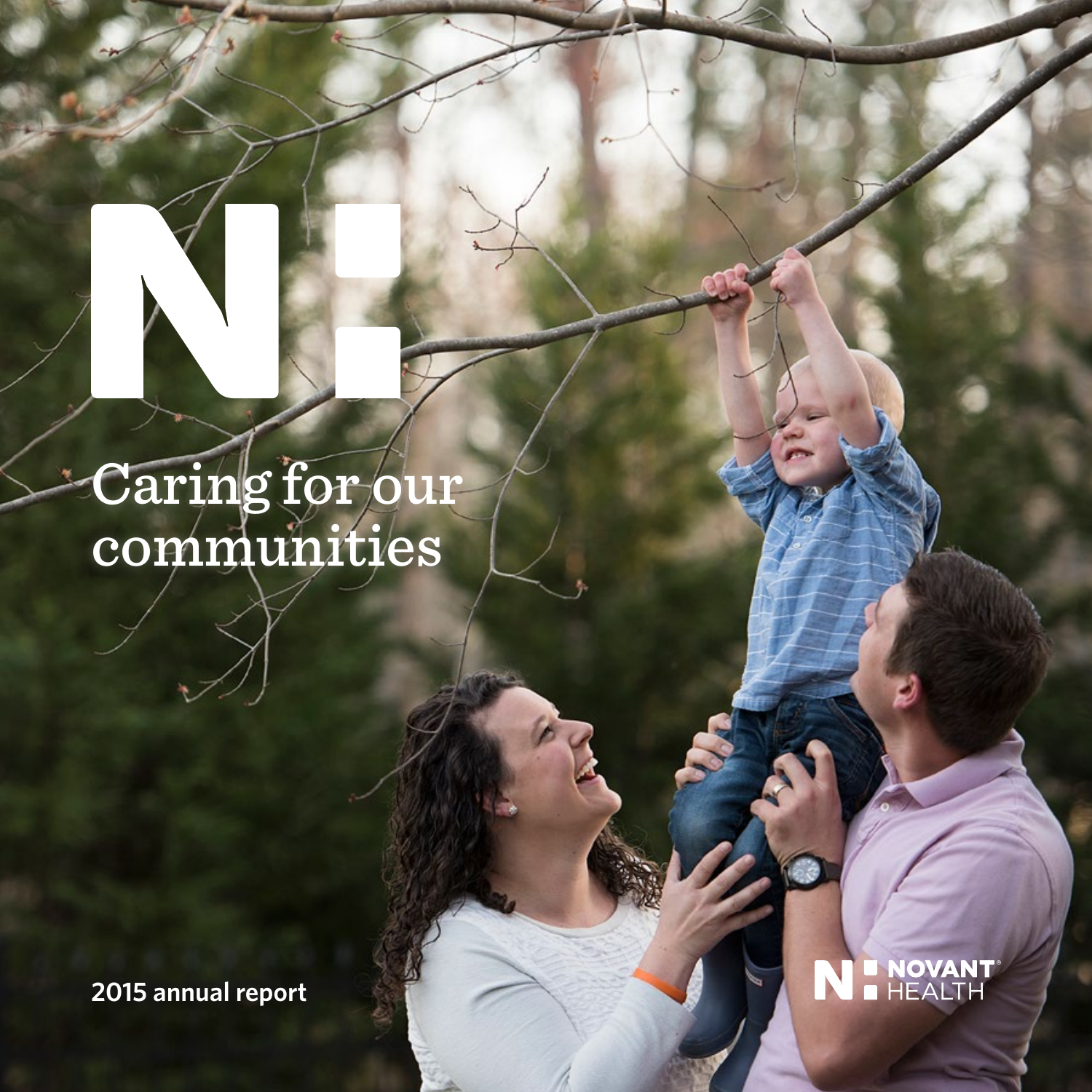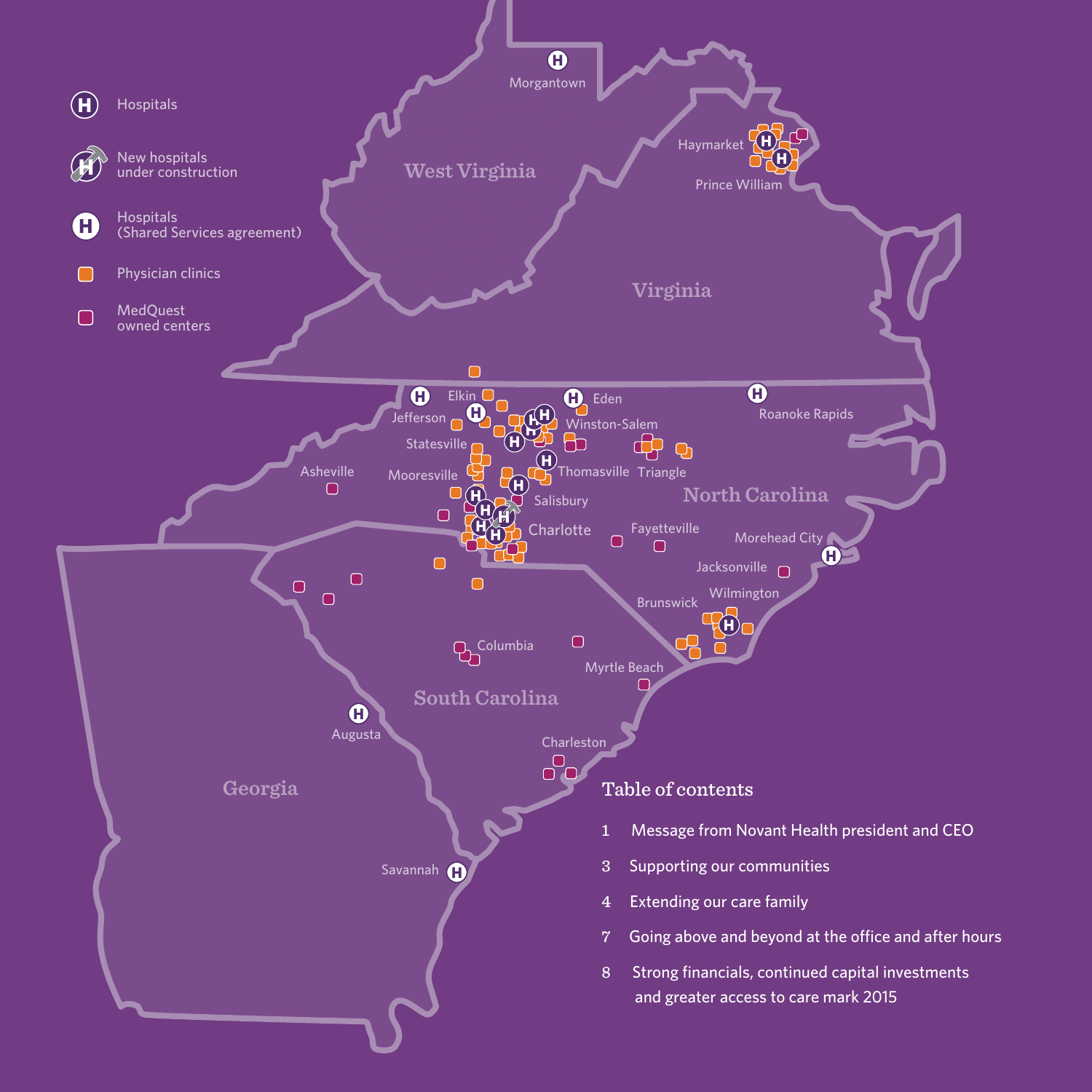## Reaching more with remarkable care

To truly change the health of a whole community, you need to offer both coverage and connection. I'm proud to say that here at Novant Health, we are providing both.

Coverage means that across our system, we offer a tightly integrated network of hospitals, physician clinics, specialty providers and outpatient centers. Patients have access to our experienced physician partners and clinical partners and healthcare resources that range from affordable express care clinics to leading-edge clinical trials. We're growing Novant Health by adding clinics and by partnering with other healthcare systems — and we expect that growth to continue.

Along with providing broad coverage, we go deep, by providing person-to-person connections. That connection is

made possible by Novant Health's focus on technology, which puts healthcare wherever patients happen to be.

All of this is made possible by the most important ingredient of all: people who care.

People come to us for all kinds of reasons, in all stages of their lives. A baby is born. A student needs a sports physical and someone else needs a breast cancer screening. A sudden injury or illness brings someone to an express or urgent care clinic. A traumatic event sends another person to one of our emergency rooms. Patients want to prevent diabetes while others are seeking joint replacement surgery.

What unites them all is the desire to get better and stay healthy. And what unites us, at Novant Health, is the promise to make their healthcare experience remarkable.



**Carl S. Armato**  Novant Health president and CEO

We're excited about the ways in which we widened our reach in 2015, and we're proud of ways we're connecting compassionately with each person in our care. We look forward to offering even more coverage and connection in the year to come.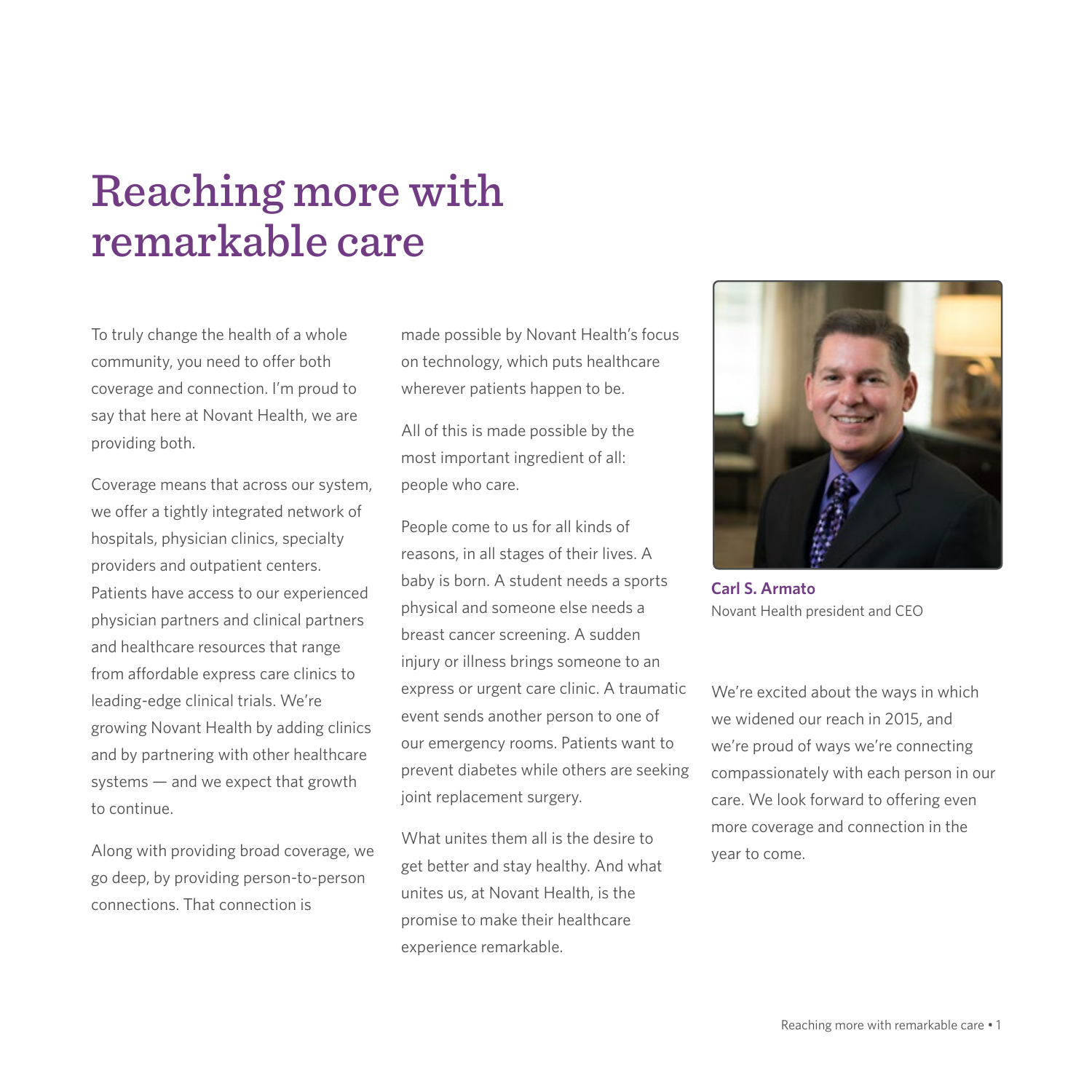"I didn't expect I was going to find out I was a diabetic. I felt fine. But on the day that we had the screening … they explained to me my (A1C) number was twice the normal range. I'm convinced the screening saved my life." **— Henri Cancio-Fitzgerald, bank executive**

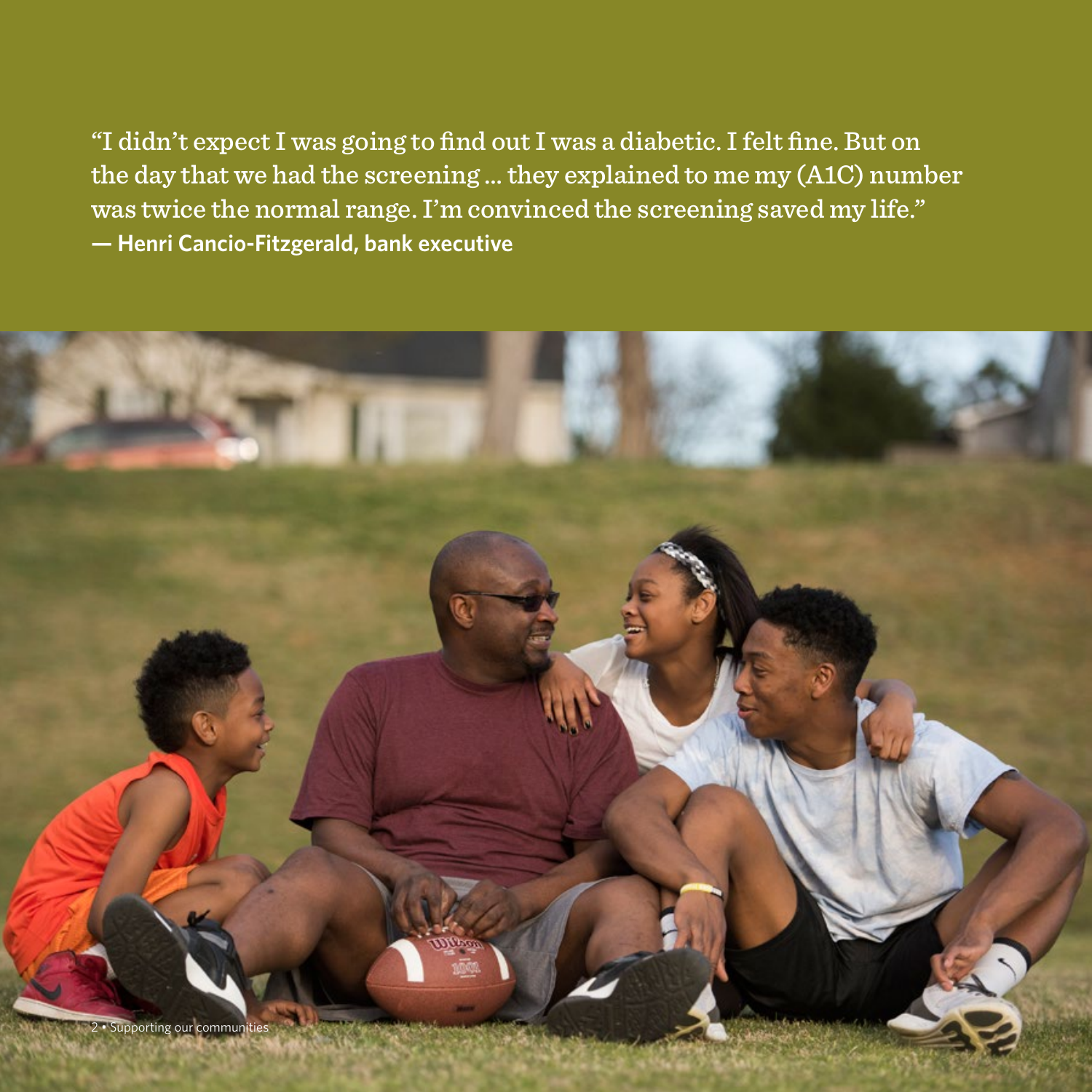

## Supporting our communities

Community. It's at the heart of all we do. In 2015, we demonstrated our commitment to the communities we serve by meeting patients where they are.

We made care for illnesses and injuries more convenient and affordable by opening four new urgent care clinics and five new express care clinics and set plans in place to launch more. Patients gained new access to their providers through wider use of video and e-visits. And we brought new medical specialties to communities that needed them.

Our team took healthcare outside hospital and clinic walls by screening thousands of community residents for chronic health conditions and cancer. For some, the screenings were wake-up calls. For others, they were life-saving.

We met people at festivals and sporting events. In neighborhoods and businesses. At senior centers, churches and schools. And wherever we met members of our

communities, we made time to listen to their concerns and connect them with care. The outreach continued through hundreds of classes, workshops and support groups, places where our patients and their families shared experiences and learned together.

Our impact in the communities we serve also could be felt through services provided at reduced or no cost. Last year, that totaled \$706 million in community benefit, \$125 million of that in direct charity care for our friends and neighbors who need assistance. Among N.C. health systems, Novant Health's charity care policy has been recognized as one of the most generous.

We're proud to support our communities, to make them sustainable places in which to work and live. In doing so, we're working toward our mission of improving the health of our communities, one person at a time.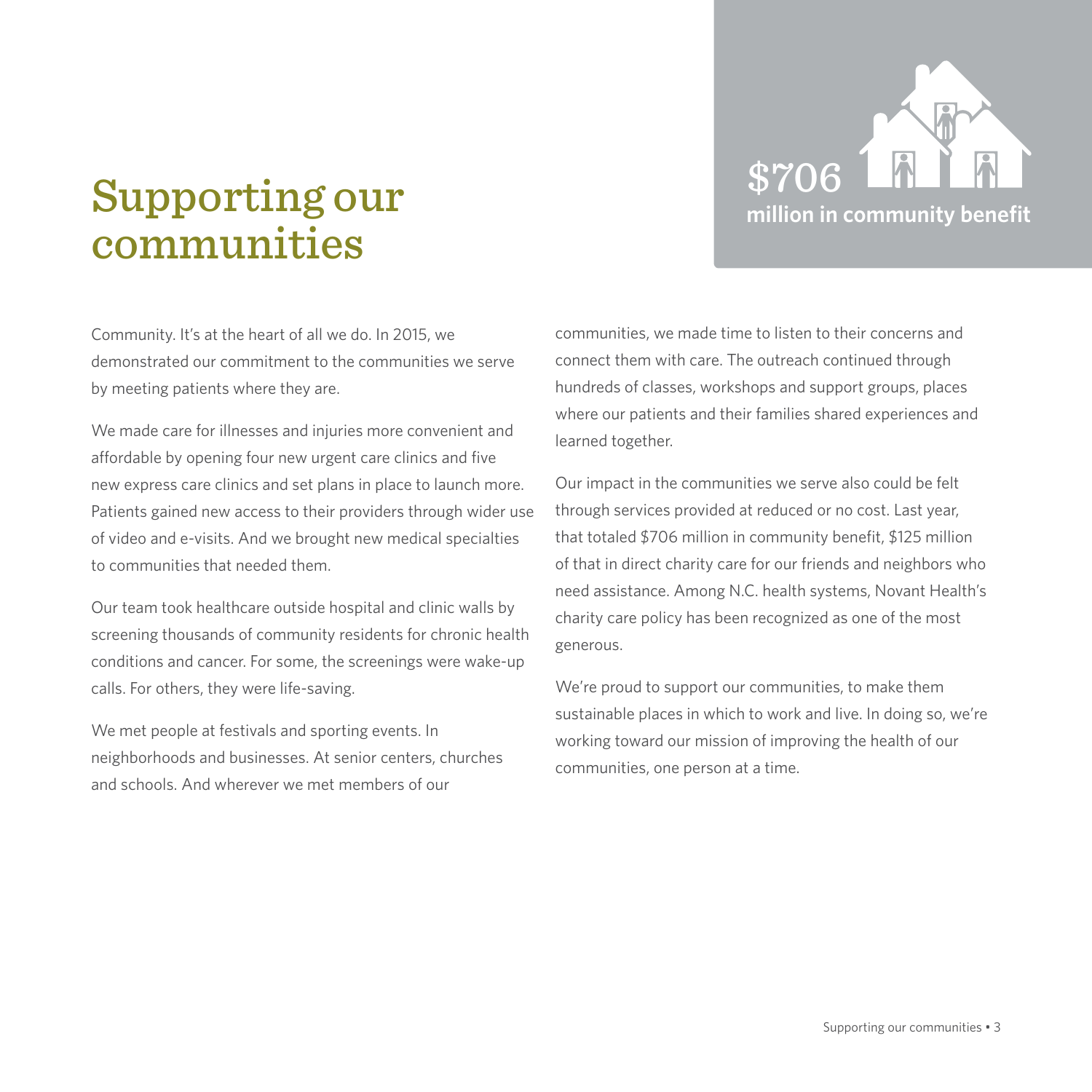## Extending our care family

At two and a half, Ellis Snyder was a busy boy who played, got messy and had as much fun as possible every day. Then one day he started to limp. What was causing the limp shocked his parents, Heather and Matt Snyder. Ellis had acute lymphoblastic leukemia. "Your entire heart breaks," Heather said. "And you're scared."

Cancer is never part of any family's plan. But when faced with this diagnosis, you choose as your partner in care a hospital that is internationally recognized for pioneering research and treatment of childhood cancer and other life-threatening diseases.

That's why the Snyder family came to the St. Jude Affiliate Clinic at Novant Health Hemby Children's Hospital — a collaboration between Novant Health Hemby Children's Hospital and St. Jude Children's Research Hospital.

Now children with cancer and blood disorders in our local community have access to even more advanced treatments and innovative clinical trials.

Ellis will undergo treatment for three years. His situation is a difficult one, but the prognosis is good. Since it opened in 1962, St. Jude, in conjunction with other pediatric research organizations, has helped push the overall childhood cancer survival rate from 20 percent to more than 80 percent. Ellis is surrounded not only by his own family, but an extended family of expert caregivers.

At Novant Health, we're proud to bring this level of care closer to home, helping children like Ellis. It's our job to continue improving healthcare for the communities we serve. Sometimes that means extending our family of caregivers, too.



667 **patients enrolled in clinical trials**

**Of those,** 394 4 • Extending our care family **were for cancer trials**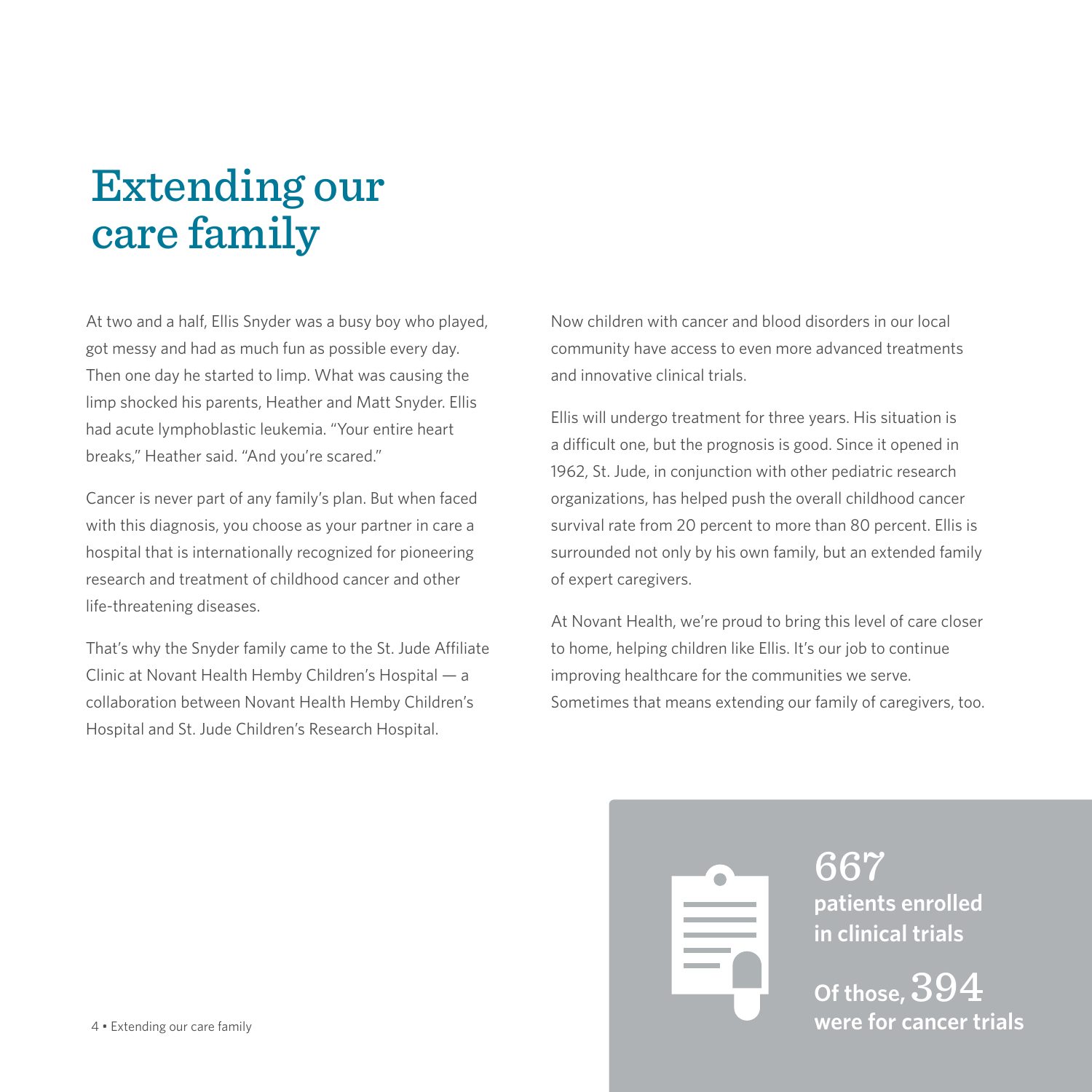"We truly walk away feeling blessed every time we are at the St. Jude Affiliate Clinic. They have become like family!" **— Heather Snyder**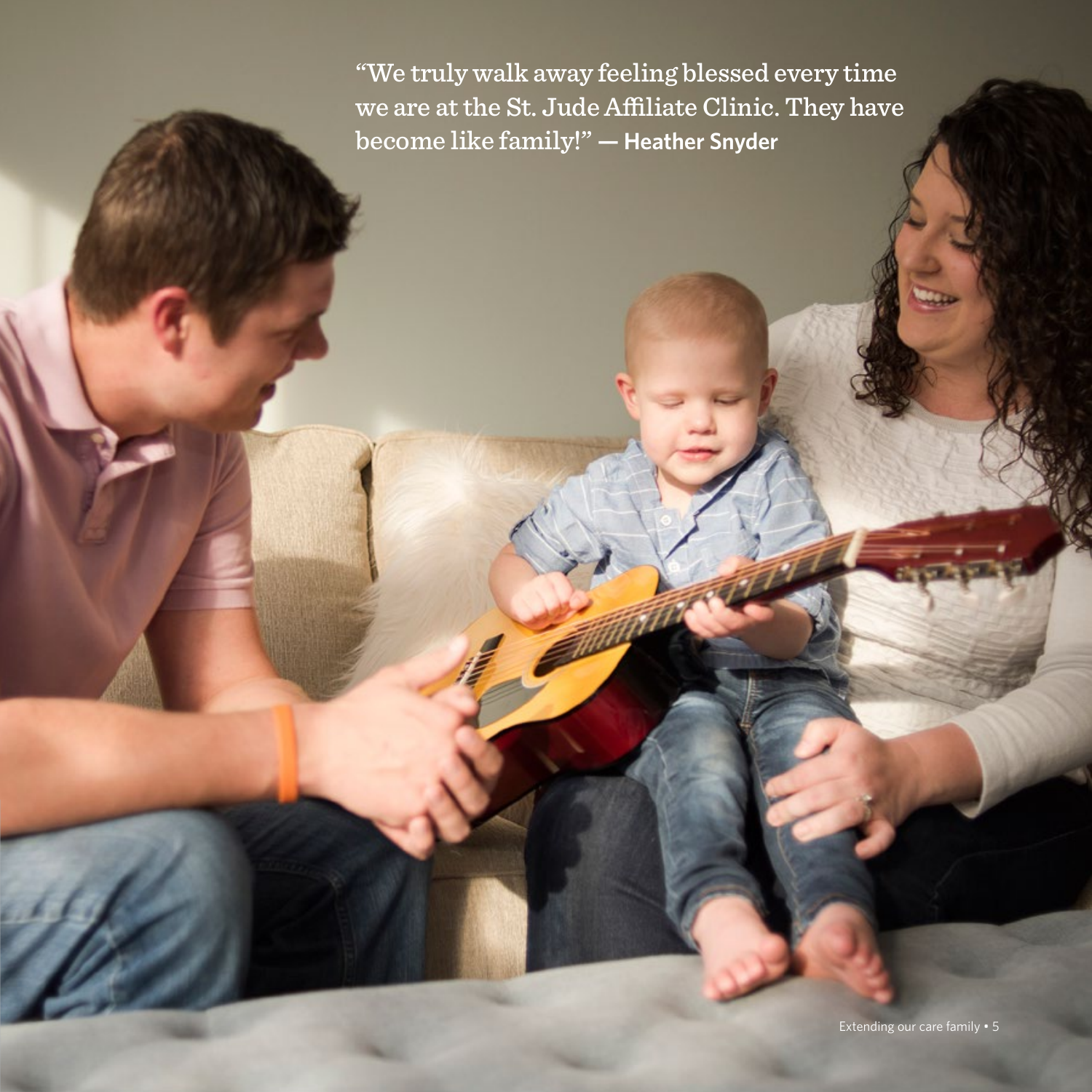

"This gift means so much to me. It's really special and a wonderful keepsake to have." — **Chelsea Smith, on receiving a hand-knitted cap for her newborn**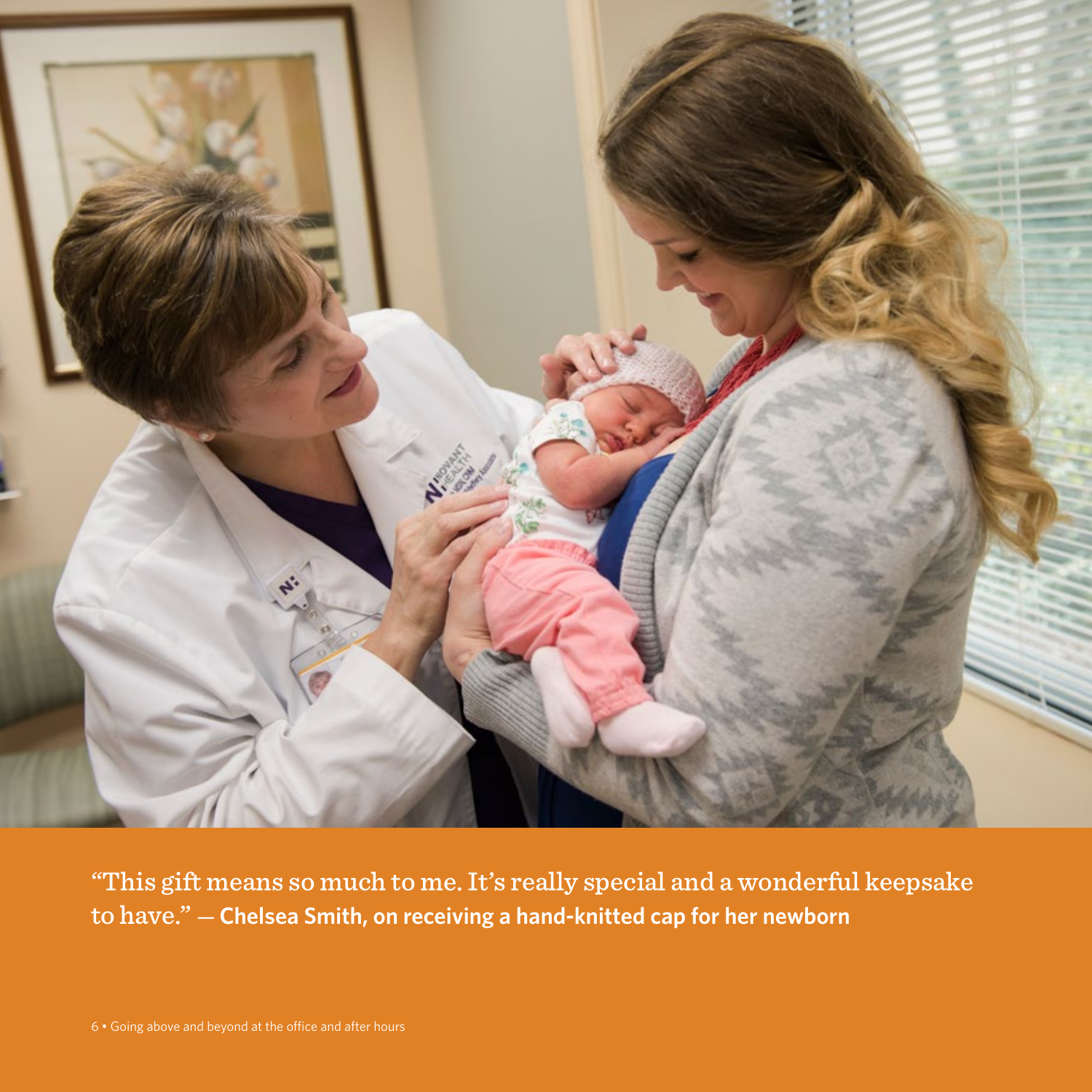

## Going above and beyond at the office and after hours

In 2015, Novant Health medical group continued delivering compassionate, high-quality care for over 4 million patient encounters at more than 420 clinic locations. Part of what makes our team exceptional is that the kindness our patients see every day in the medical office also extends to community commitments. From knitting caps for newborns to fundraising to setting up a free clinic for refugees, many of our team members spend countless hours giving back to others after the office closes.

Every baby delivered by the team at Novant Health Midwifery Associates in Winston-Salem receives a hand-knitted cap. Team members crafted 61 caps in 2015. Their labor of love is then gift wrapped and shared at the mother's first postpartum checkup.

Refugee children in Winston-Salem will soon have a clinic serving their medical and cultural needs thanks to two pediatricians at Novant Health Robinhood Pediatrics & Adolescent Medicine in Winston-Salem. Harold Latta, MD, and Rachel McClung, MD, received a grant to help serve Karenni refugees, an ethnic group from Myanmar, formerly known as Burma. And because healthy habits start at home, part of the physicians' initiative focuses on connecting with parents, particularly mothers, to empower and educate them, so they can take better care of their children and mentor other parents to do the same.

A clinic in Charlotte also gave back by teaming up. Novant Health Appel Plastic Surgery participated in American Cancer Society's Making Strides Against Breast Cancer and raised \$14,000 with a team of 104 walkers, which included 20 cancer survivors. The group is already signed up to walk this October.

Those are just three examples of the hundreds of ways in which Novant Health providers and their colleagues are reaching out beyond patient visits to improve the care experience. Going above and beyond to help others is part of who we are. Our team members graciously share their time, talent and resources in every community we serve, helping to provide a brighter future for our patients who live there.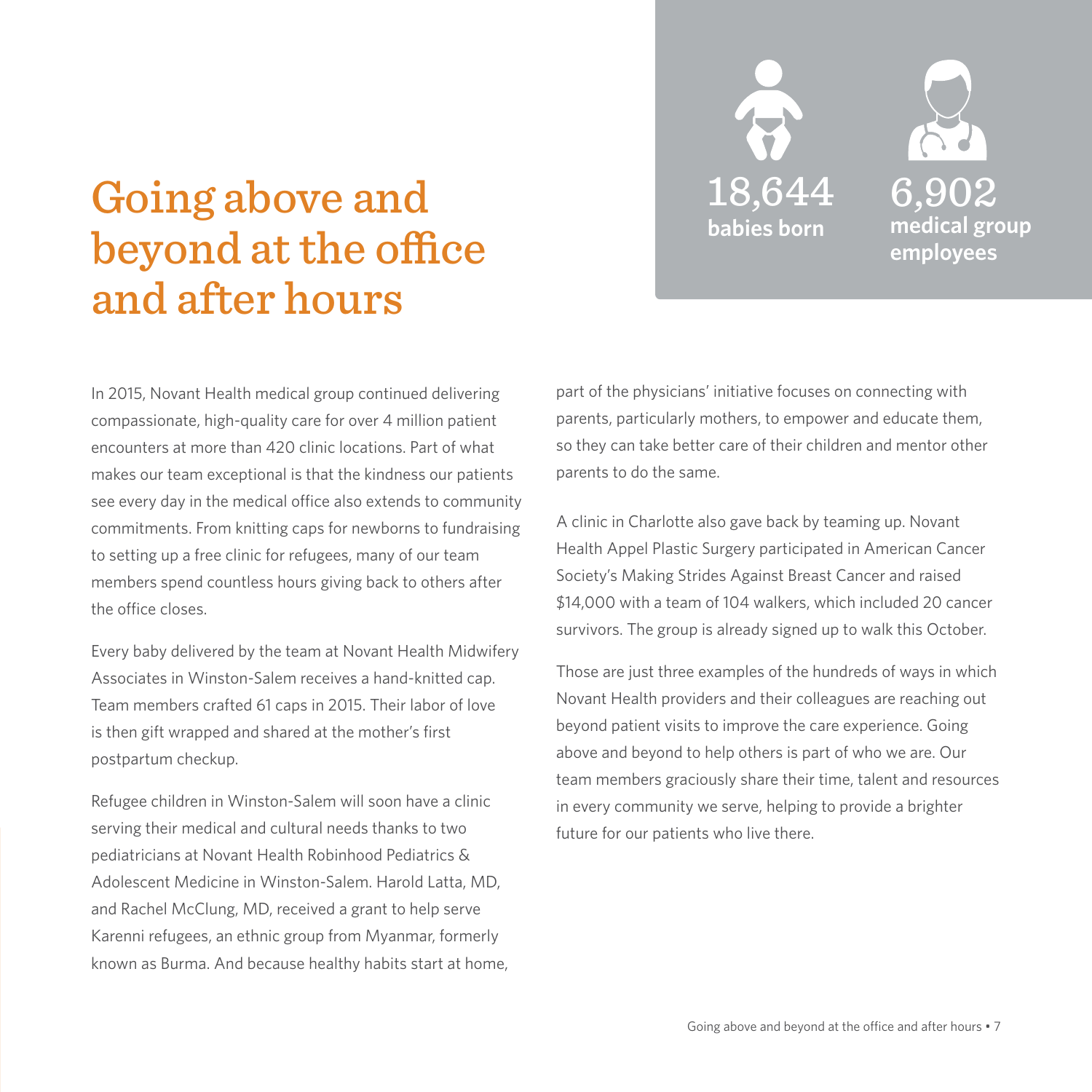## Strong financials, continued capital investments and greater access to care mark 2015

For 2015, Novant Health reported net income of \$191.6 million on operating revenue of \$4.1 billion. The not-for-profit health system also reported a community benefit of \$706.3 million, including \$125.3 million in charity care to uninsured and indigent patients.

Novant Health's community benefit includes hundreds of programs, such as unreimbursed health services to individuals with Medicaid and Medicare coverage; community health education; support groups; partnerships with other organizations to provide outreach services; community events and screenings; and participation in medical research and academic health programs.

Novant Health continued its rollout of the electronic health record (EHR), investing \$35 million in the project. Novant Health Rowan Medical Center, Novant Health Brunswick Medical Center and Novant Health Thomasville Medical Center converted from paper-based records to the EHR. The healthcare system also seamlessly transitioned to ICD-10, the revised coding system.

Access to convenient healthcare options for patients was expanded as new urgent care and express care clinics were opened in nearly every market.

Novant Health announced a joint operating company with UVA Health System in Northern Virginia. As part of the agreement, Novant Health's Virginia operations joined UVA Culpeper Hospital to form the new regional health system, which commenced official operations on Jan. 1, 2016.

Novant Health also continued to rank as a leader in quality and safety reporting - with every Novant Health facility reporting in the top 10 percent in quality and top 25 percent in safety nationally. In 2015, the system applied for a pilot program with the Centers for Medicare and Medicaid Services to test bundled payment models. The goal is to provide quality outcomes through smarter spending.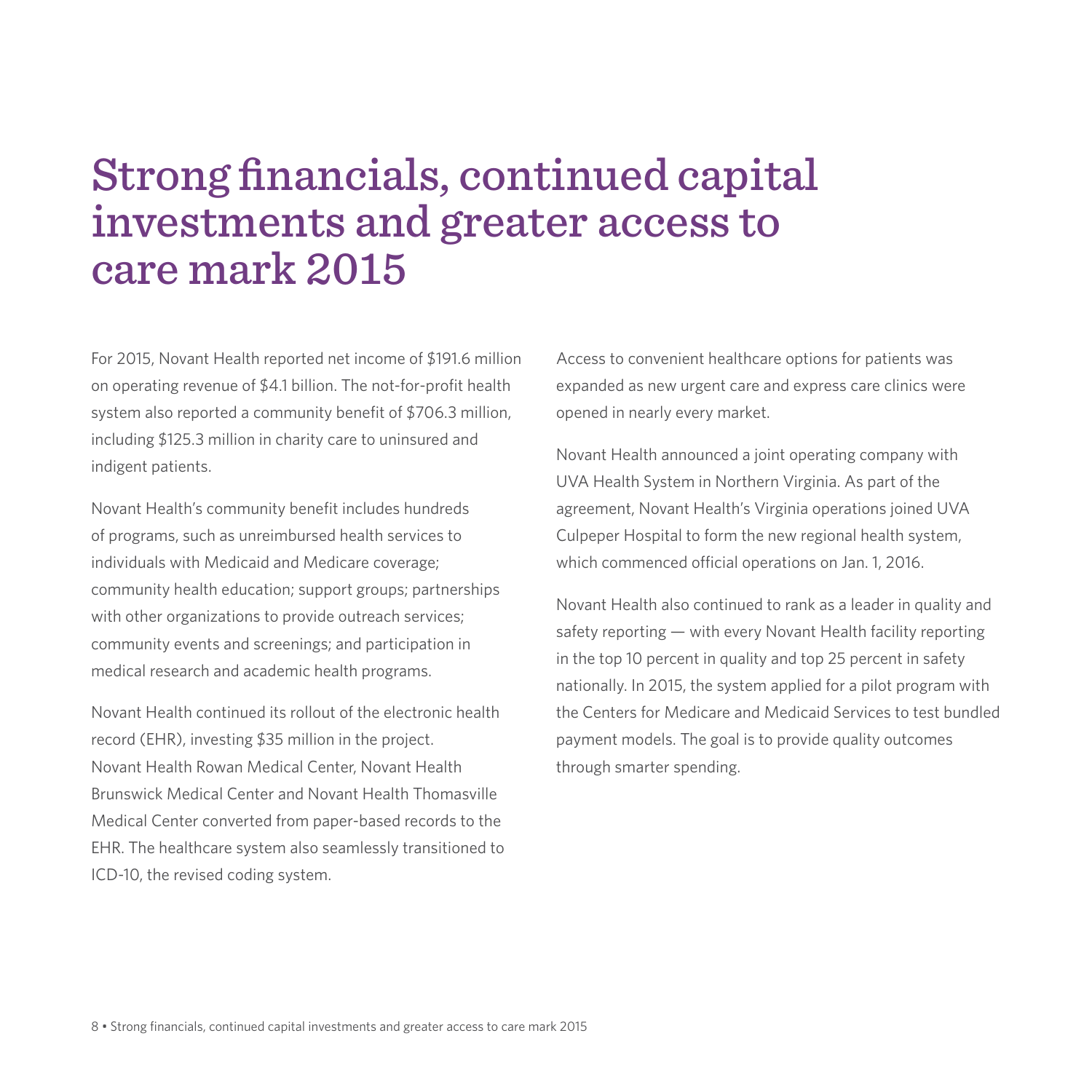### Summary balance sheet

(in 000s) as of Dec. 31, 2015

| Cash and investments                         | \$2,626,774 |
|----------------------------------------------|-------------|
| Other current assets                         | 634,848     |
| Property, plant and equipment, net 1,854,102 |             |
| Other assets                                 | 490,035     |
| <b>Total assets</b>                          | \$5,605,759 |
| Current liabilities                          | \$821,091   |
| Long-term debt                               | 1,603,046   |
| Other liabilities                            | 292,853     |
| <b>Total liabilities</b>                     | \$2,716,990 |
| Net assets                                   |             |
| Unrestricted                                 | \$2,834,030 |
| Restricted                                   | 54,739      |

### Summary statement of revenue and expenses (in 000s) as of Dec. 31, 2015

| <b>Operating revenue</b>                | \$4,128,001 |  |  |
|-----------------------------------------|-------------|--|--|
| <b>Operating expenses</b>               |             |  |  |
| Labor and benefits                      | \$2,153,132 |  |  |
| Supplies and other expenses             | 1,405,855   |  |  |
| Depreciation and interest               | 302.054     |  |  |
| Loss on impairment                      | 8.572       |  |  |
| <b>Total operating expenses</b>         | \$3,869,613 |  |  |
| Operating income                        | \$258,388   |  |  |
| Nonoperating income (expense)           | (66, 810)   |  |  |
| <b>Excess of revenues over expenses</b> | \$191,578   |  |  |

### Sources of revenue



Distribution of expenses



### Community benefits



### Service volume growth

**Total liabilities and net assets**

**Total net assets**

|                         | 2015      | 2014      | 2013      |
|-------------------------|-----------|-----------|-----------|
| Licensed beds           | 2.627     | 2.710     | 2.795     |
| Maintained beds         | 1.770     | 1.769     | 1.771     |
| Inpatient discharges    | 119,512   | 123,770   | 123,116   |
| Adjusted patient days   | 1,172,363 | 1.147.156 | 1.114.578 |
| ER visits               | 515,659   | 536,046   | 541,346   |
| Surgeries               | 123,550   | 121,598   | 121,784   |
| Physician office visits | 4,144,859 | 3,853,472 | 3.627.331 |
| Newborn deliveries      | 18,644    | 18,755    | 17.779    |
| Employees               | 24,376    | 25,684    | 25,595    |

\$2,888,769

 **\$5,605,759**